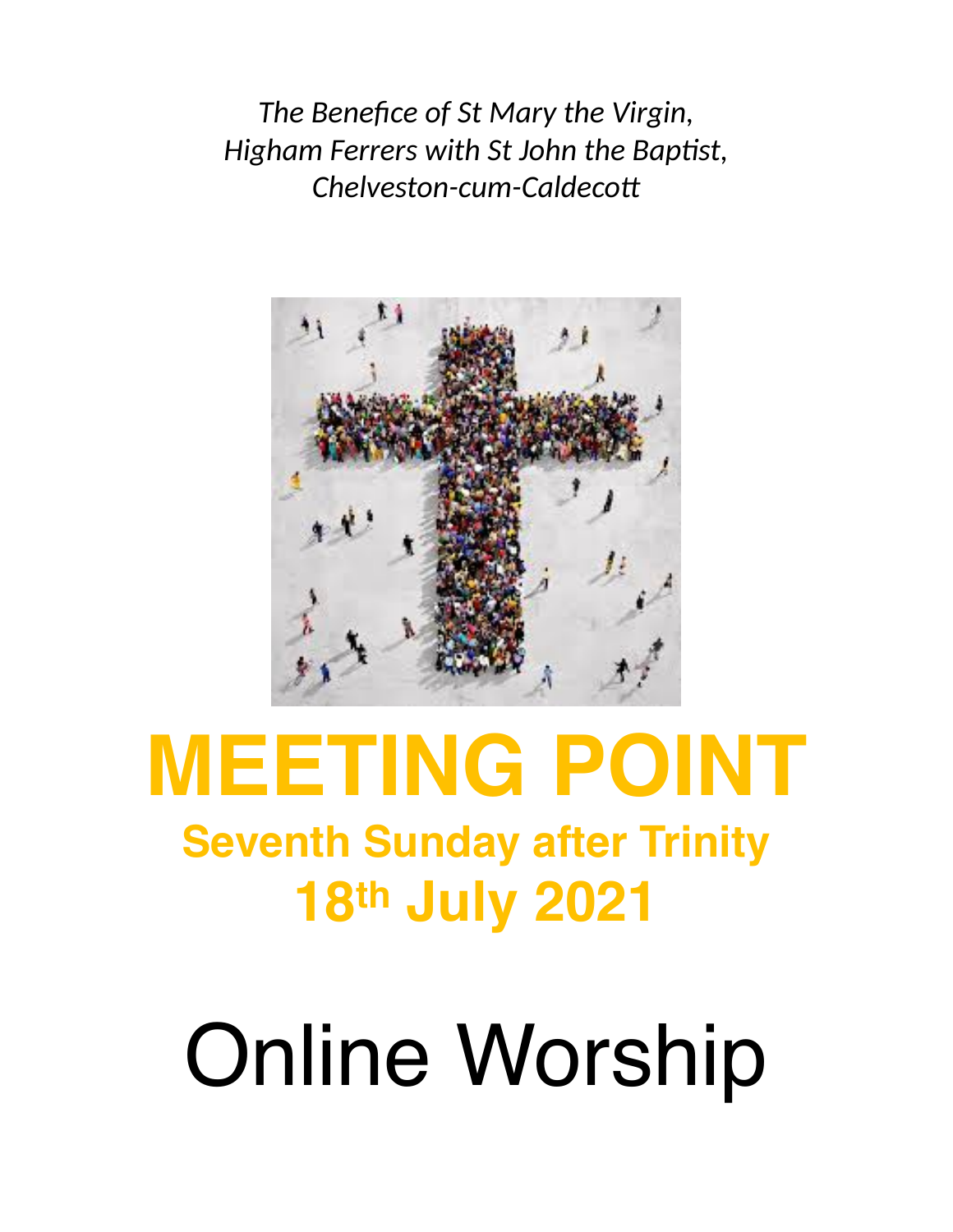

# **Meeting Point**

*As Sunday Services take place in our churches, our Online Worship continues in their summer format – each week we are joined together in our worship at home and in church through the seasons of the Church Year and the themes of the Gospel.*

*Sunday Meeting Point helps us deepen our faith as we explore both readings from scripture and also experiences from our day to day lives. Today our theme is 'The Price of Fame' – and reflects how, in a world without social media and advertising Jesus and his disciples could find stress in their lives.*

Thanks to all who have made today's service possible including members of the Ministry Team and their families, and to the Reverend Richard Coles, Vicar of Finedon who shares his thoughts on our theme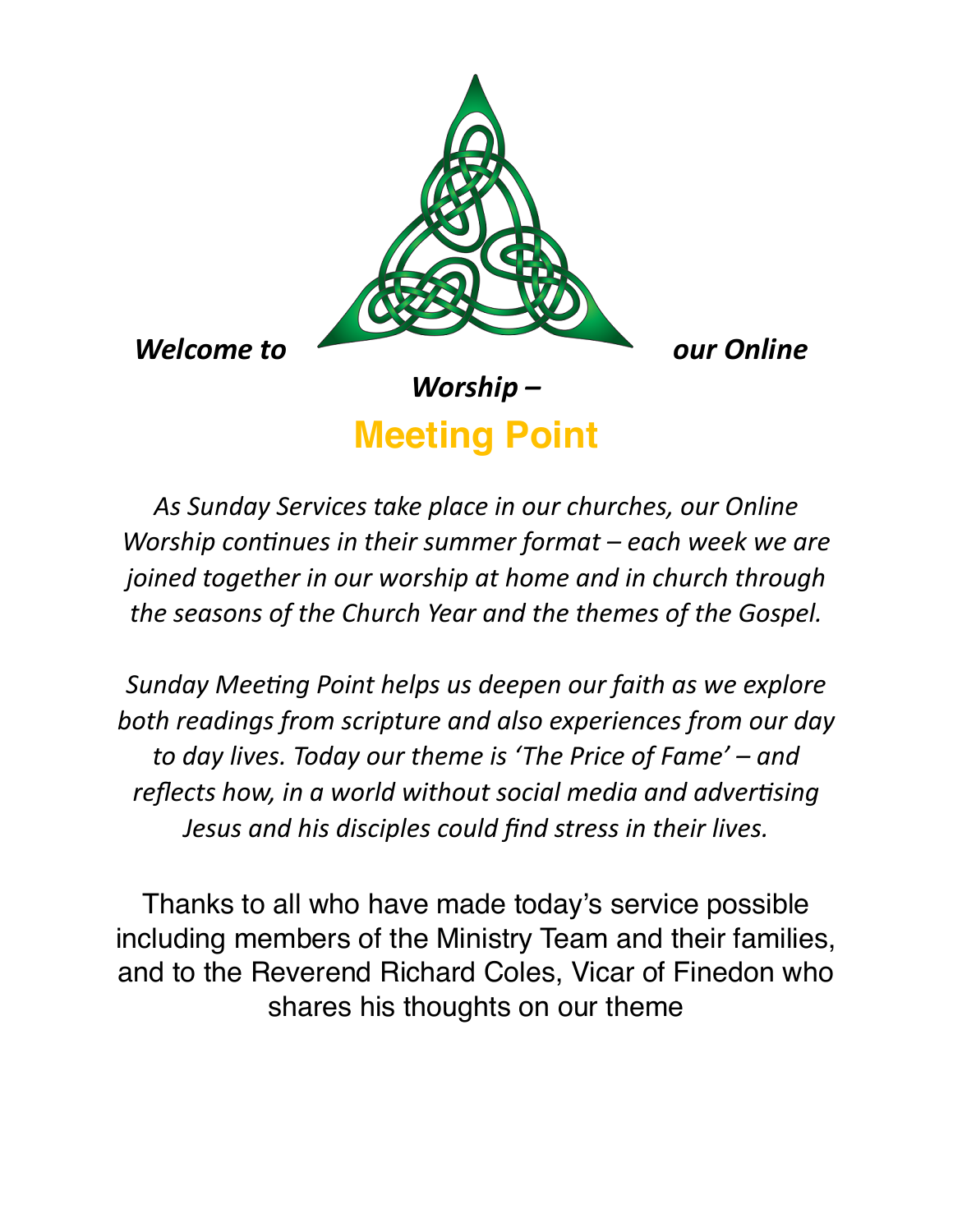# **The Welcome**

*Michelle & Paul introduce today's service.*

# *Hymn Let all the world in every corner sing*

Let all the world in every corner sing, my God and King! The heavens are not too high, his praise may thither fly, the earth is not too low, his praises there may grow. Let all the world in every corner sing, my God and King!

Let all the world in every corner sing, my God and King! The church with psalms must shout, no door can keep them out; but, above all, the heart must bear the longest part. Let all the world in every corner sing, my God and King!

George Herbert / Basil Harwood PD

# *Greeting Michelle & Chris*

Welcome in the name of Christ. God's grace, mercy and peace be with you **and also with you.**

# *Opening Acclamation*

God in Christ has revealed his glory. **Come let us worship.** 



From the rising of the sun to its setting **the Lord's name is greatly to be praised.** 

Give him praise, you servants of the Lord. **O praise the name of the Lord!**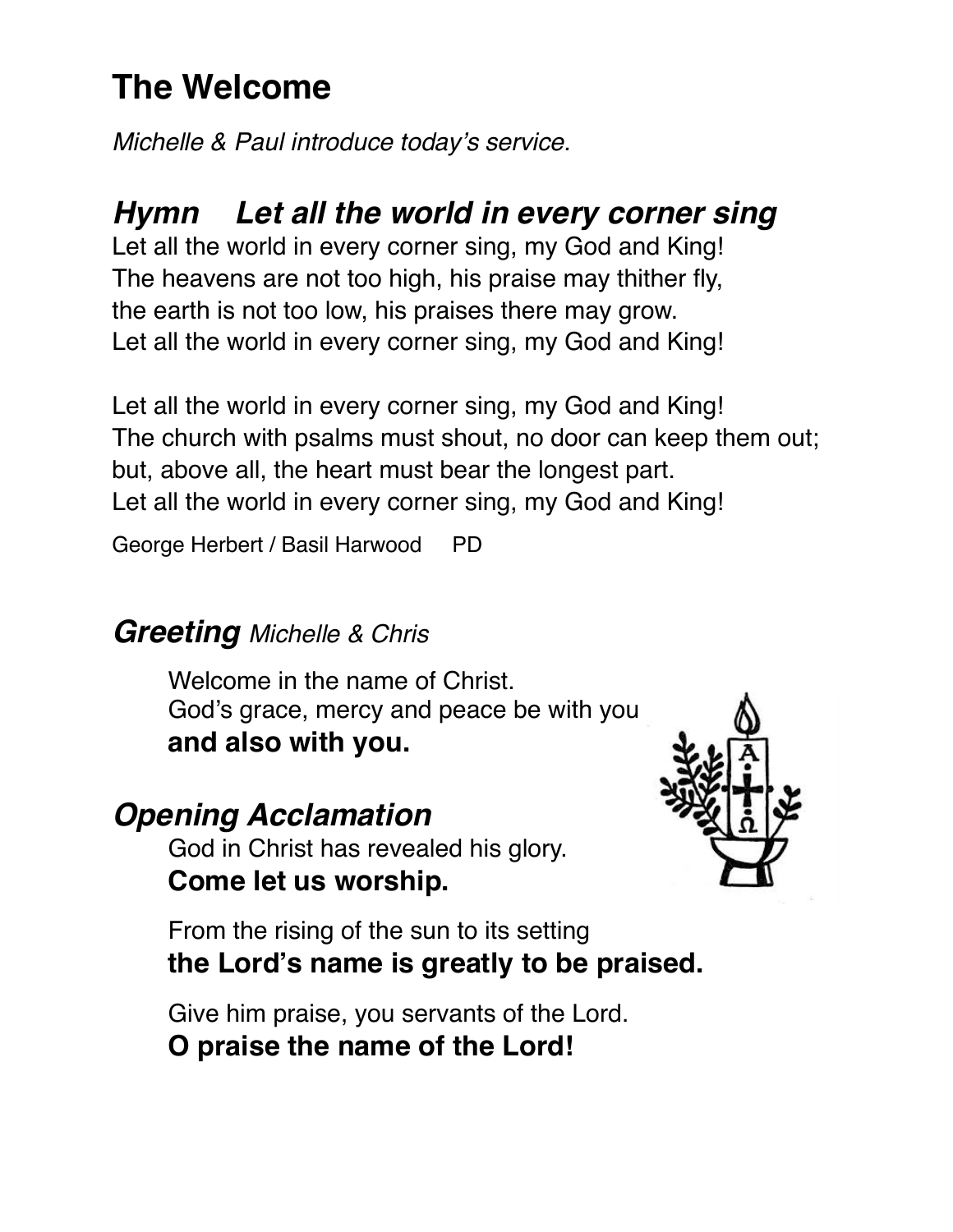#### *A PRAYER BY CARDINAL NEWMAN REFLECTING ON BUSY TIMES AND HECTIC LIVES.*

O Lord, support us all the day long of this troublous life, until the shadows lengthen, and the evening comes, the busy world is hushed, the fever of life is over, and our work is done.

Then, Lord, in your mercy, grant us a safe lodging, a holy rest, and peace at the last. **Amen.**

# *Reading – by Lynda*

# **Mark 6 : 30 – 34, 53 - end**

The apostles gathered around Jesus, and told him all that they had done and taught.

He said to them, 'Come away to a deserted place all by yourselves and rest a while.' For many were coming and going, and they had no leisure even to eat. And they went away in the boat to a deserted place by themselves.



Now many saw them going and recognized them, and they hurried there on foot from all the towns and arrived ahead of them. As he went ashore, he saw a great crowd; and he had compassion for them, because they were like sheep without a shepherd; and he began to teach them many things.

When they had crossed over, they came to land at Gennesaret and moored the boat. When they got out of the boat, people at once recognized him, and rushed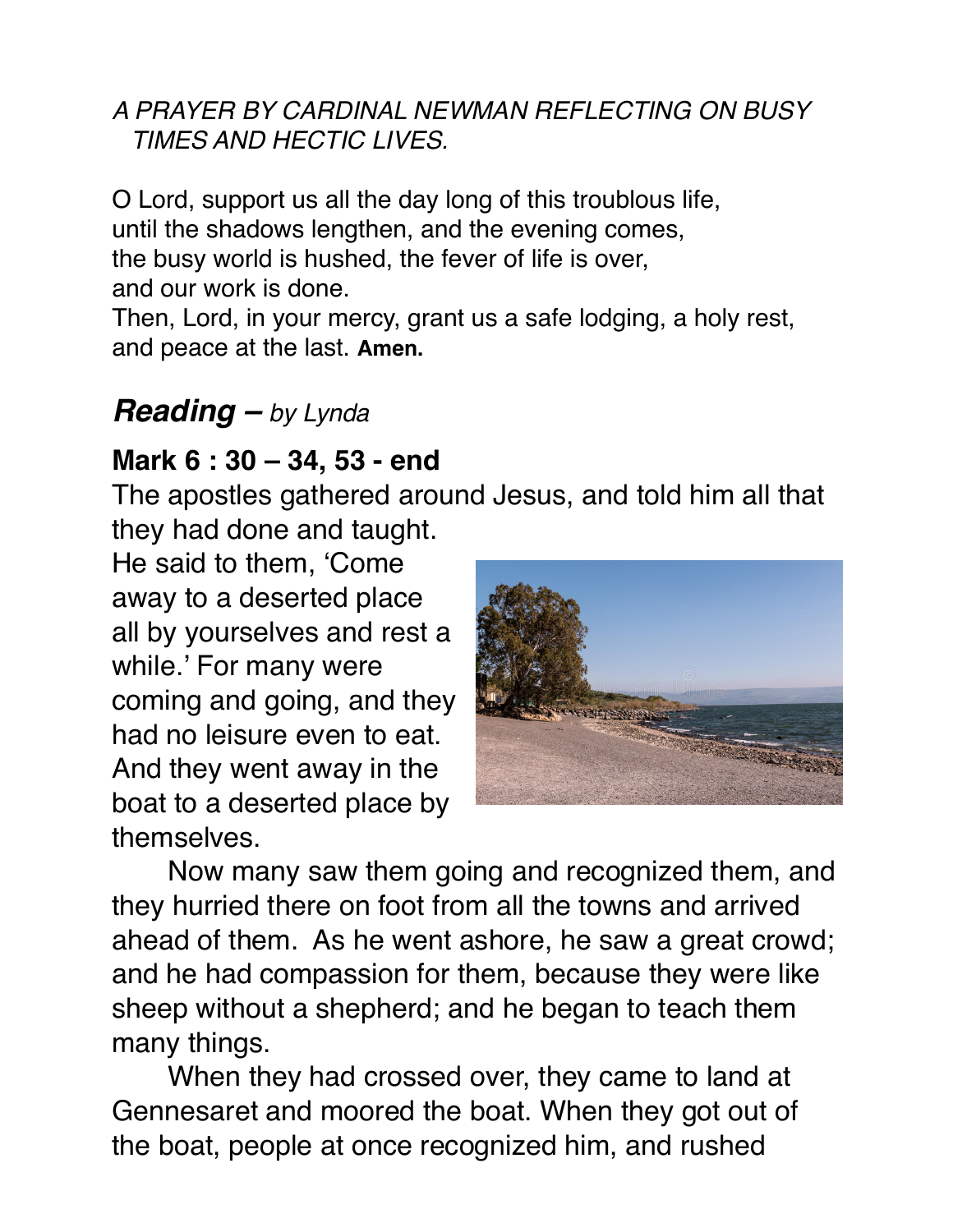about that whole region and began to bring the sick on mats to wherever they heard he was. And wherever he went, into villages or cities or farms, they laid the sick in the market-places, and begged him that they might touch even the fringe of his cloak; and all who touched it were healed.



*Hymn* **I heard the voice of Jesus say** 

1 I heard the voice of Jesus say, "Come unto me and rest. Lay down, O weary one, lay down your head upon my breast." I came to Jesus as I was, so weary, worn, and sad. I found in him a resting place, and he has made me glad.

2 I heard the voice of Jesus say, "Behold, I freely give the living water, thirsty one; stoop down and drink and live." I came to Jesus, and I drank of that life-giving stream. My thirst was quenched, my soul revived, and now I live in him.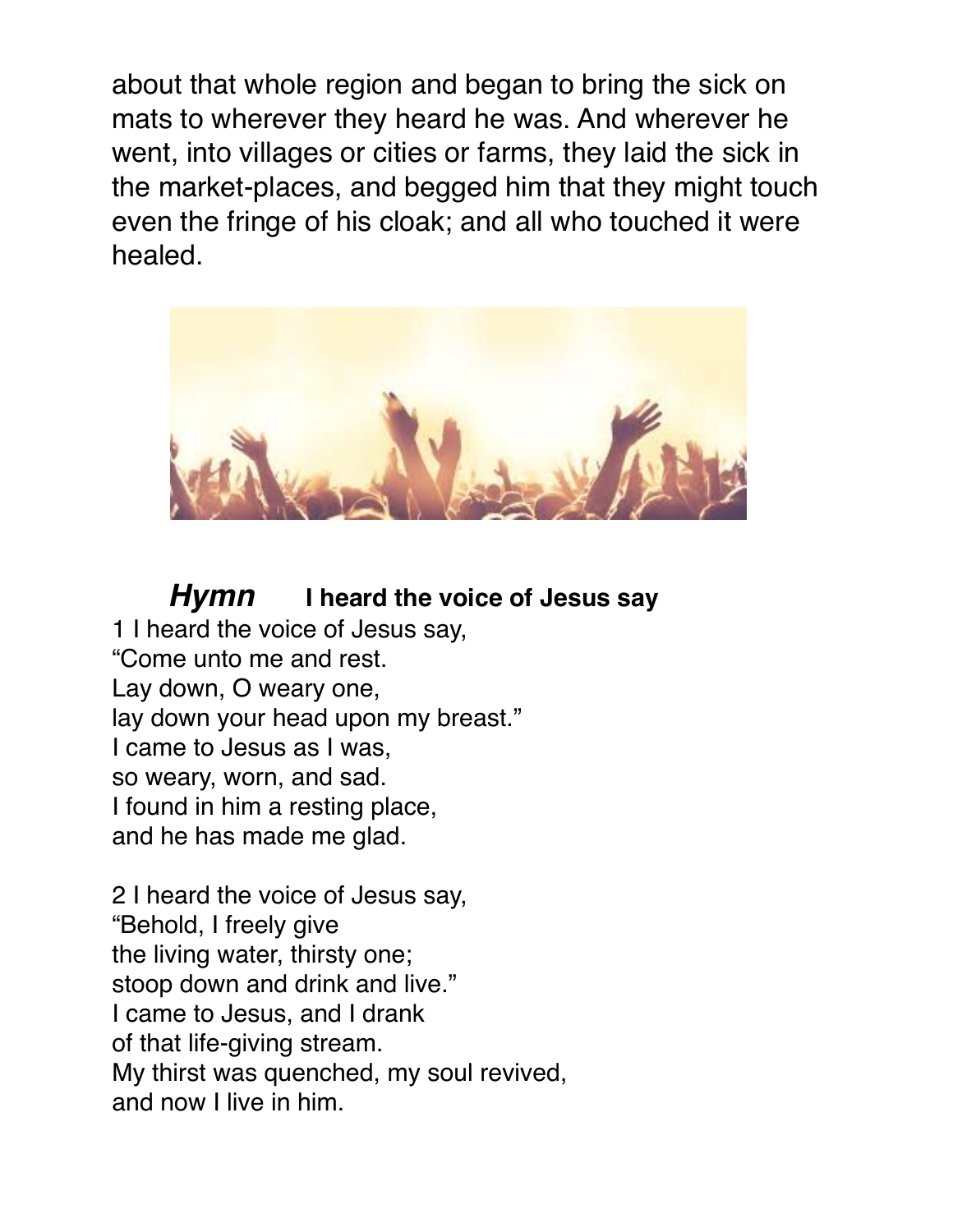3 I heard the voice of Jesus say, "I am the dawning light. Look unto me, your morn shall rise, and all your day be bright." I looked to Jesus, and I found in him my star, my sun, and in that light of life I'll walk till trav'ling days are done. *words: Horatius Bonar (1846) music: adapted by Ralph Vaughan-Williams* 

# *Personal reflections from Reverend Richard Coles*

#### **ANTHEM – St Martin's Singers**

1 God of hope and Lord of healing, we come to you in prayer; in the living, in the dying, you promise to be there.

For the weak we ask your courage, and your patience for the strong;

stay with those whose pain is sharpest and those enduring long: O God of hope and Lord of healing, we come to you in prayer; in our living, in our dying, you promise to be there.

2 And provide for all the weary your precious gift of sleep; with the glad let us be joyful, and weep with those who weep. God of hope and Lord of healing, we come to you in prayer; in our living, in our dying, you promise to be there.

3 Come to meet your praying people, be with us as we kneel; come to help us, God our Saviour, for you alone can heal. O God of hope and Lord of healing, we come to you in prayer; in our living, in our dying, you promise to be there.

Christopher Idle / Margaret Rizza © Jubilate Hymns Ltd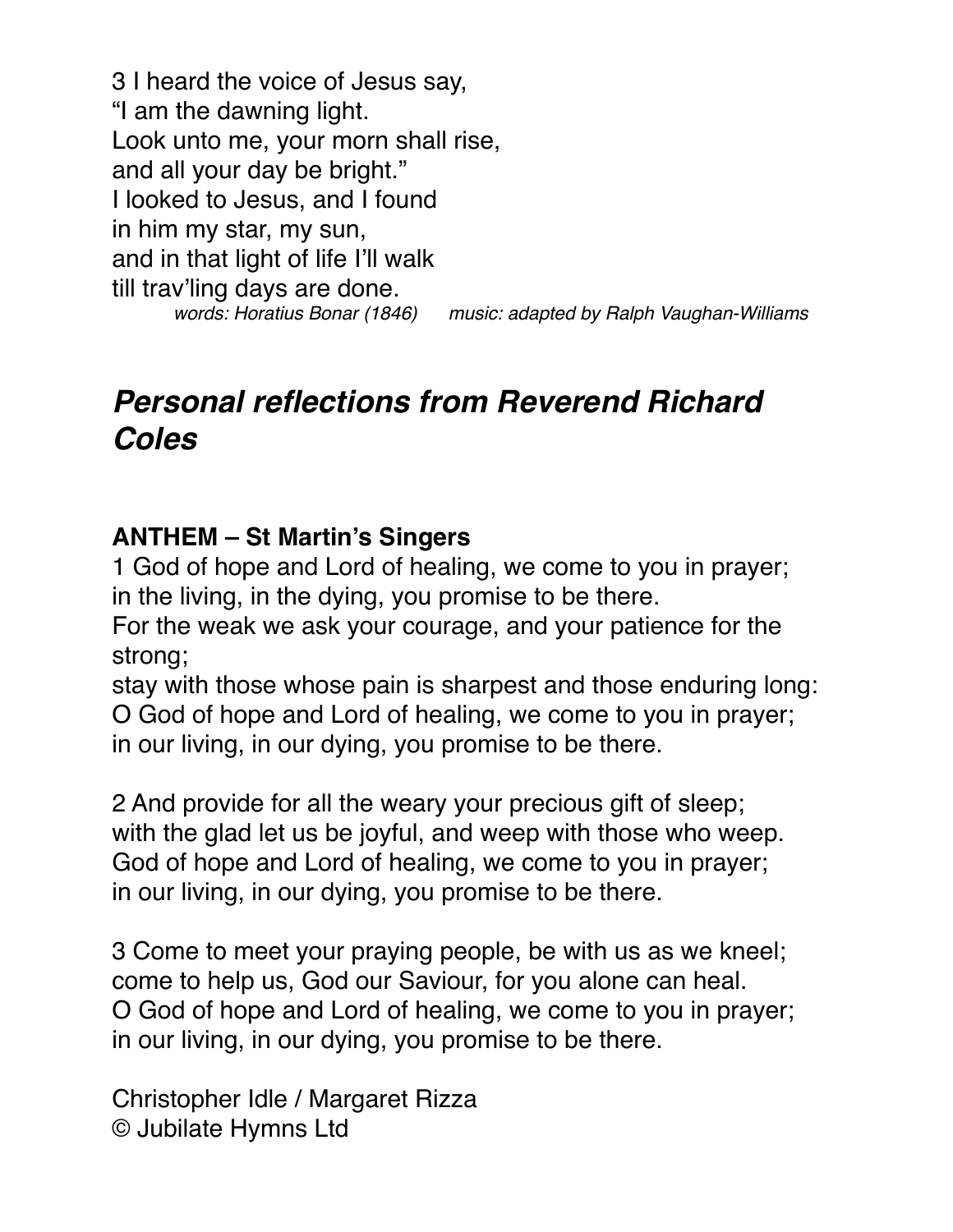# *What would Jesus do today? Richard Coles*

#### *Prayers – led by Paul*

*We pray for the many people under pressure in today's world that they may find the Peace of Christ in their lives.*

#### *The Lord's Prayer*

As our Saviour has taught us, so we pray with confidence as our Saviour has taught us;

**Our Father, who art in heaven, hallowed be thy name; thy kingdom come; thy will be done; on earth as it is in heaven. Give us this day our daily bread. And forgive us our trespasses, as we forgive those who trespass against us. And lead us not into temptation; but deliver us from evil. For thine is the kingdom, the power, and the glory for ever and ever. Amen.**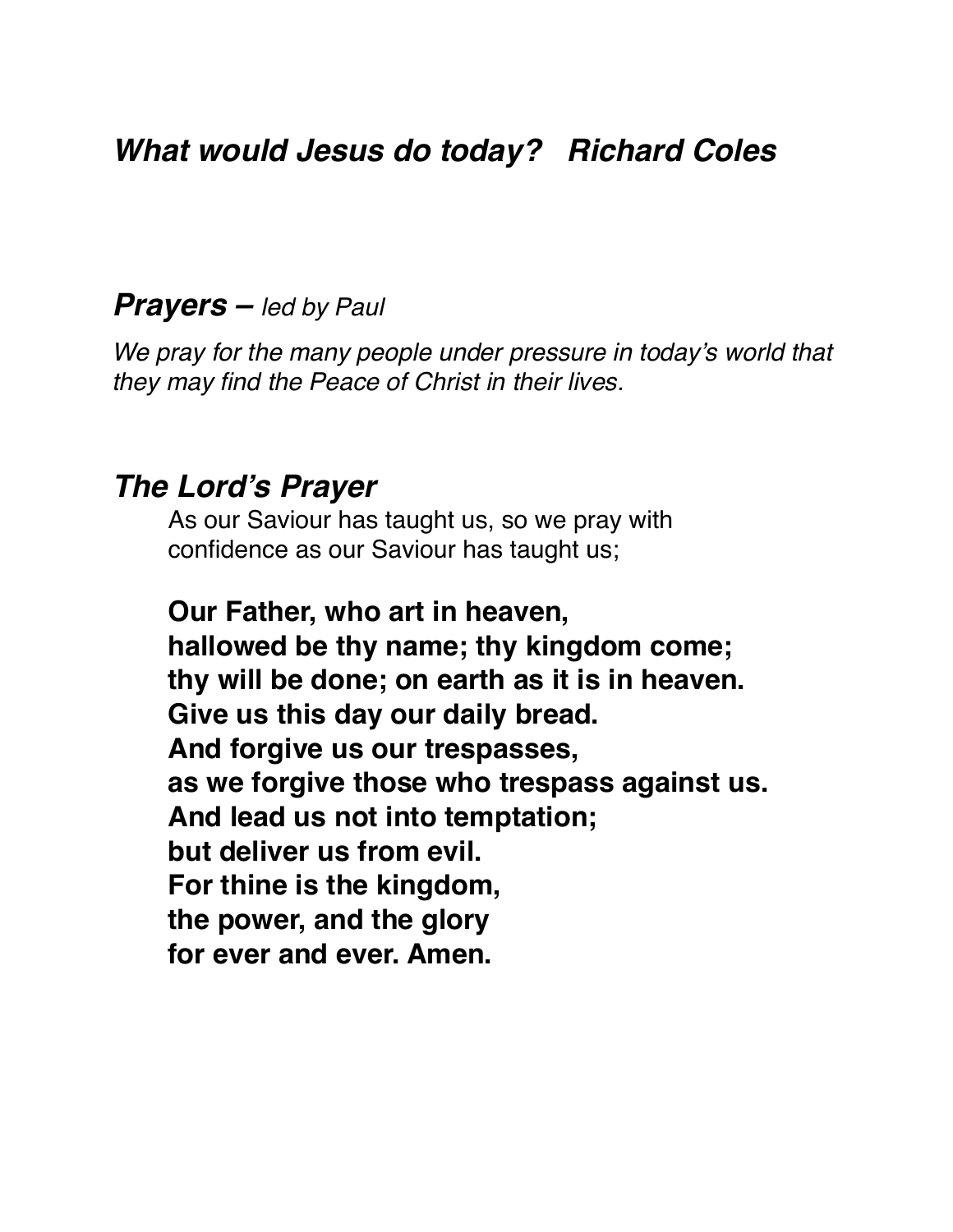# *Hymn* **Be still for the presence of the Lord**

Be still, for the presence of the Lord,

The holy One, is here; Come bow before him now With reverence and fear In him no sin is found We stand on holy ground. Be still, for the presence of the Lord,

The holy One, is here.



Be still, for the glory of the Lord Is shining all around; He burns with holy fire, With splendour he is crowned: How awesome is the sight Our radiant king of light! Be still, for the glory of the Lord Is shining all around.

Be still, for the power of the Lord Is moving in this place: He comes to cleanse and heal, To minister his grace - No work too hard for him. In faith receive from him. Be still, for the power of the Lord Is moving in this place.

Composer: David Evans Be Still lyrics © Thank You Music Ltd.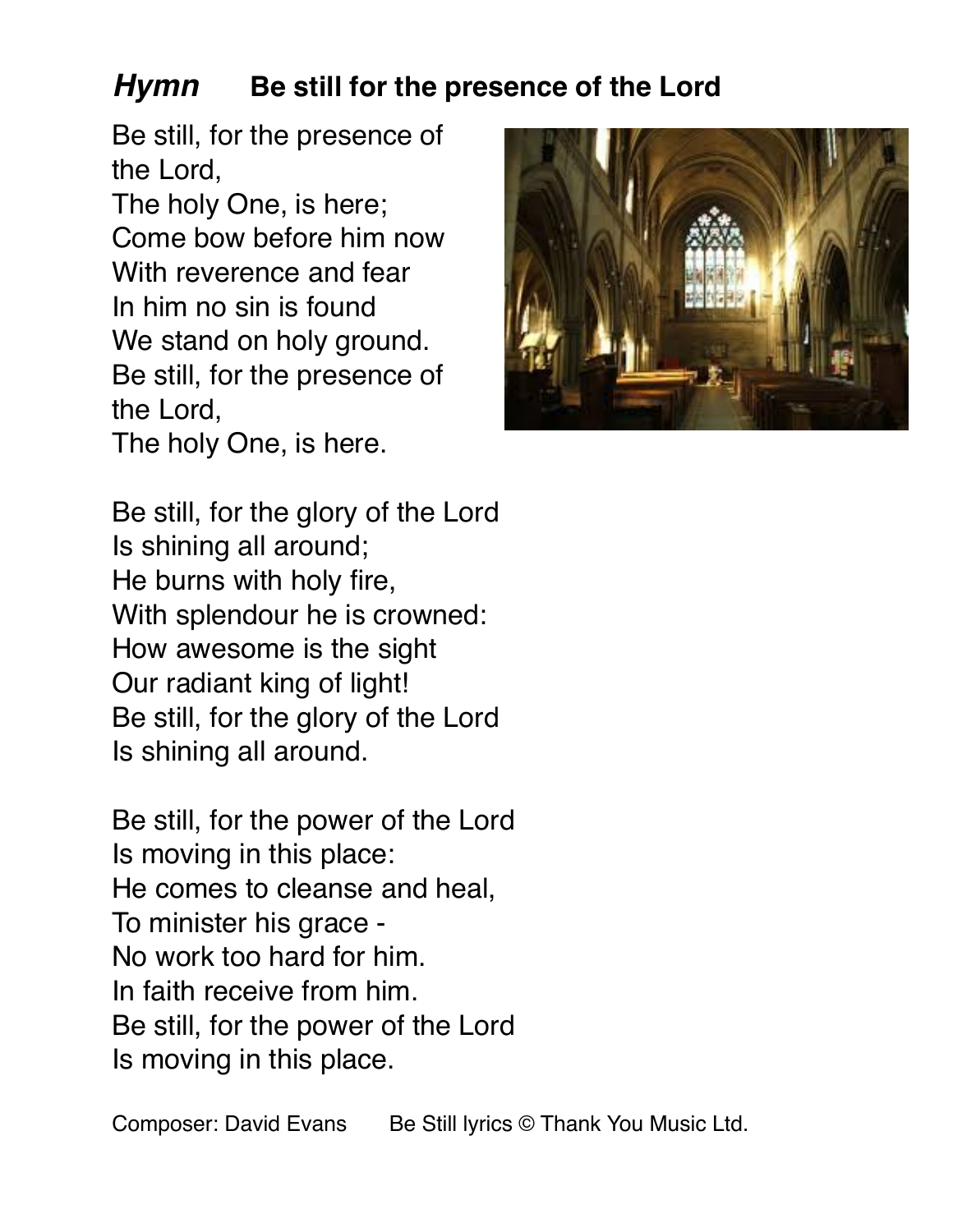## *The Peace – Michelle & Chris*

Blessed are the peacemakers; they shall be called children of God. We meet in the name of Christ and share his peace.

The peace of the Lord be always with you.

## **And also with you.**



Let us offer one another a sign of peace.

# *Final Prayer* **–**

God of our pilgrimage, you have led us to the living water: refresh and sustain us as we go forward on our journey, in the name of Jesus Christ our Lord. **Amen.**

## *Blessing* **–** *Michelle*

May the Lord bless you and keep you. May the Lord make his face to shine upon you, and be gracious to you. May the Lord lift up his countenance upon you, and give you peace. and the blessing of God almighty, the Father, the Son and the Holy Spirit, come down upon you this day, and remain with you always. **Amen**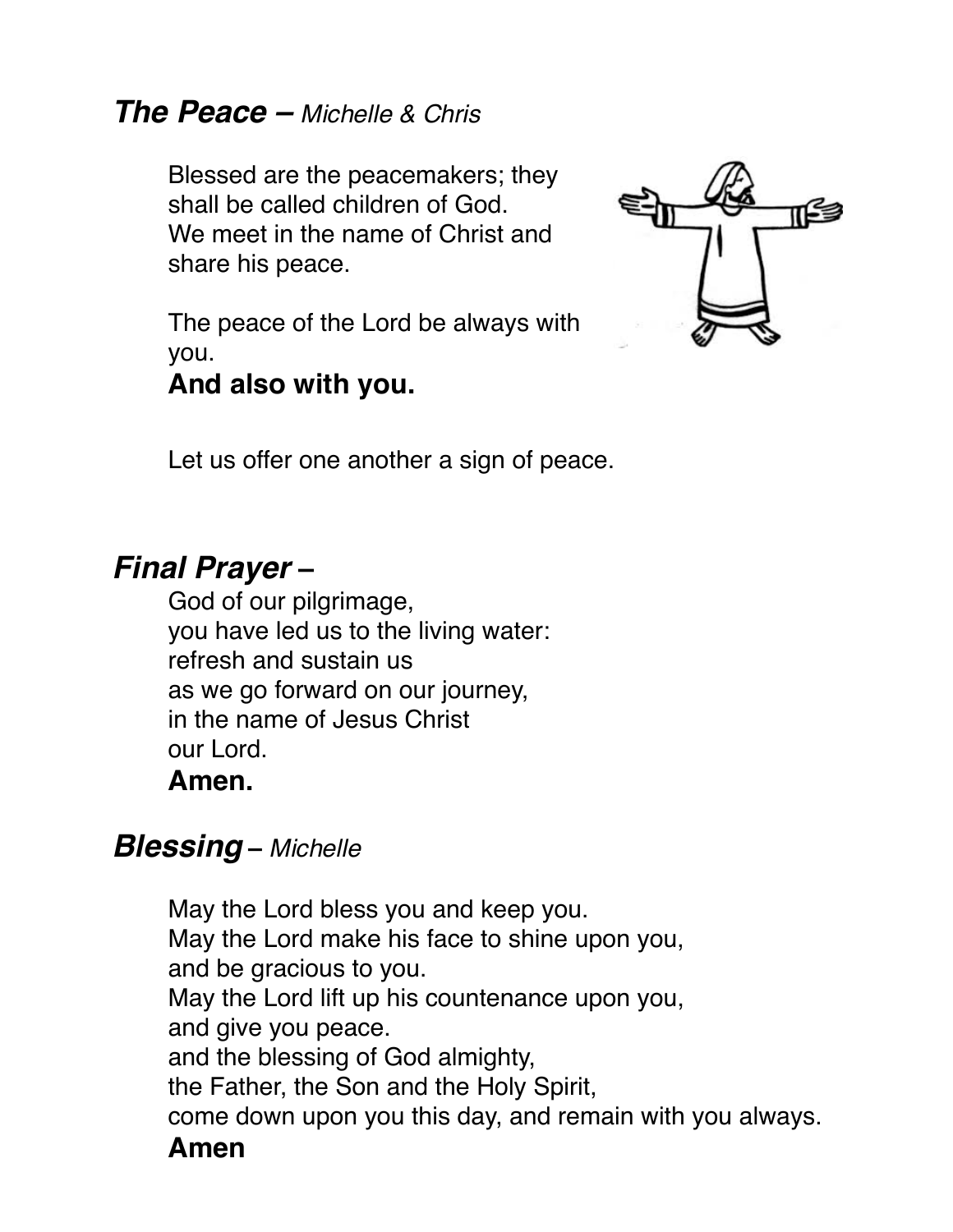

# *Hymn* **Guide me O thou great Redeemer**

Guide me, O thou great Redeemer, pilgrim through this barren land; I am weak, but thou art mighty; hold me with thy powerful hand: Bread of heaven, Bread of heaven feed me now and evermore, feed me now and evermore.

Open now the crystal fountain whence the healing stream doth flow; let the fiery cloudy pillar lead me all my journey through: strong deliverer, strong deliverer, be thou still my strength and shield, be thou still my strength and shield.

When I tread the verge of Jordan, bid my anxious fears subside; death of death, and hell's destruction, land me safe on Canaan's side: songs of praises, songs of praises, I will ever give to thee,